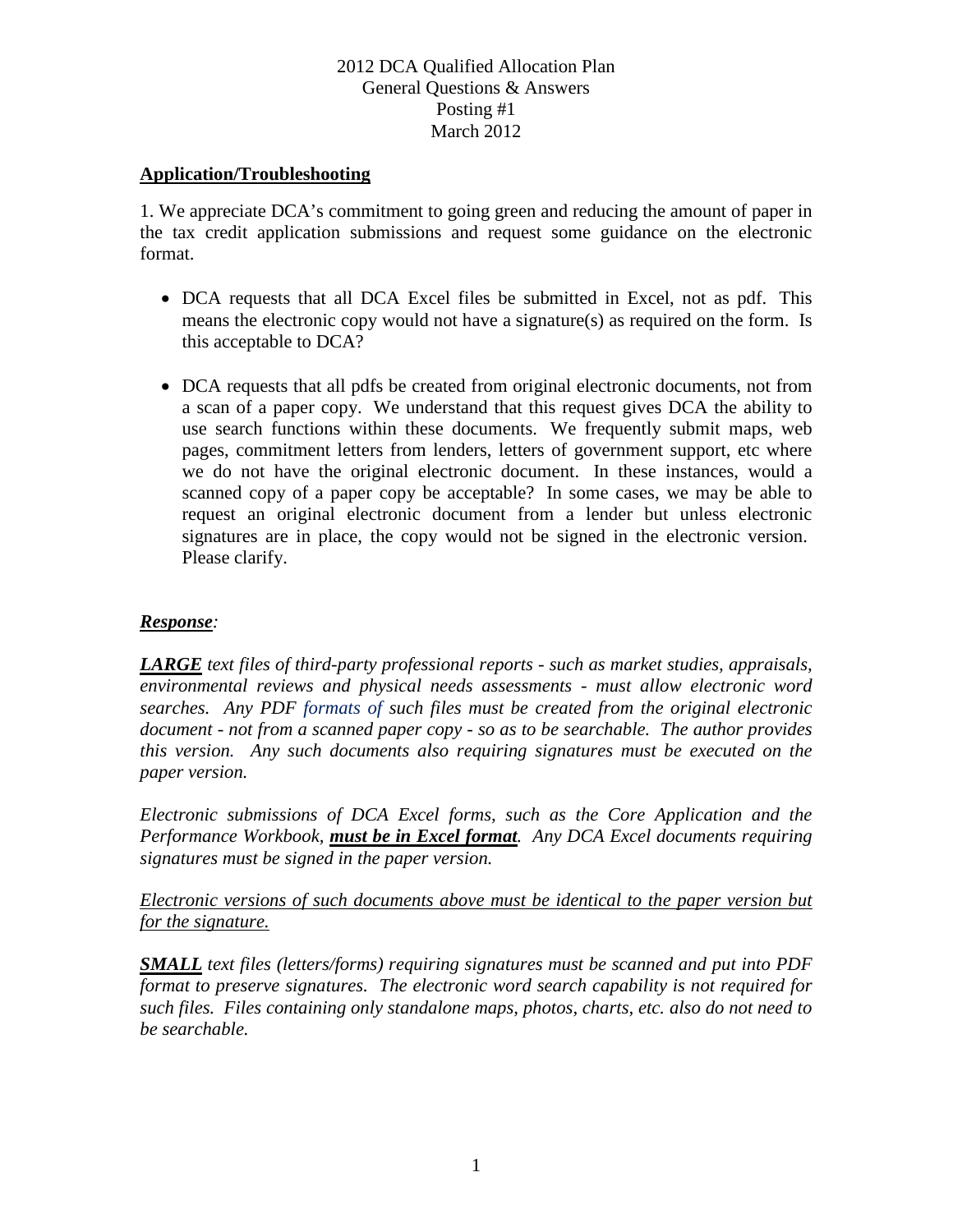#### **Community Redevelopment/Revitalization Plans and Strategies**

1. HOPE VI or Choice Neighborhood Initiatives:

The QAP states that "Six (6) points will be awarded if the proposed project is a phase or component of a PHA-sponsored Community Building Initiative or part of a PHAsponsored HOPE VI/Choice Neighborhoods revitalization initiative."

The QAP clearly gives points for a PHA-sponsored Community Building Initiative OR HOPE VI/Choice Neighborhood. What qualifies as a "phase or component of a PHA sponsored Community Building Initiative?" What documentation is necessary to receive points for the PHA-sponsored Community Building Initiative? The documentation listed in the QAP appears to apply only to the HOPE VI/Choice Neighborhoods option.

*Response: As the section title states "HOPE VI or Choice Neighborhoods Initiatives", this scoring section is for HOPE VI or Choice Neighborhoods Initiatives. The second "or" as in "...if the proposed project is a phase or component of a PHA-sponsored Community Building Initiative or part of a PHA-sponsored HOPE VI/Choice Neighborhoods revitalization initiative" (on p. 14 of 31, 2012 QAP) is a typo and should be replaced by "which is". Non-HOPE VI or Non- Choice Neighborhood public housing funds, such as RHF funds, capital funds may be eligible for points under the scoring category of Leveraging of Resources if the required criteria are met.*

# **E-Verify Affidavits**

1. Regarding Immigration Law…in previous correspondence with DCA staff, we were informed that e-verify affidavits were required from all subcontractors including the owner and developer entities – not just the general contractor. This would include affidavits from architects, engineers, etc. At the QAP workshop, we were informed that only the General Contractor acquires affidavits from subs. We understand that Owner, Developer and Contractor all must be enrolled in e-verify and must submit notarized affidavits to DCA on a project basis. The question is whether or not the Owner and Developer must collect affidavits from their subs.

*Response: The owner, developer, and general contractor are required to submit to DCA, affidavits swearing participation in E-Verify before construction commences. General contractors are required to collect and file E-Verify affidavits from all subcontractors involved. These must be kept at the project work site and made available for DCA inspection upon request. Please note that both the Owner and Developer may be accountable if the General Contractor fails to comply with Federal or State immigration procedures. For more information on DCA's workforce verification process under the tax credit program, please visit*

*[http://www.dca.ga.gov/housing/housingdevelopment/programs/documents/GuidanceOnV](http://www.dca.ga.gov/housing/housingdevelopment/programs/documents/GuidanceOnVerificationOfEligibleWorkforce.pdf) [erificationOfEligibleWorkforce.pdf](http://www.dca.ga.gov/housing/housingdevelopment/programs/documents/GuidanceOnVerificationOfEligibleWorkforce.pdf)*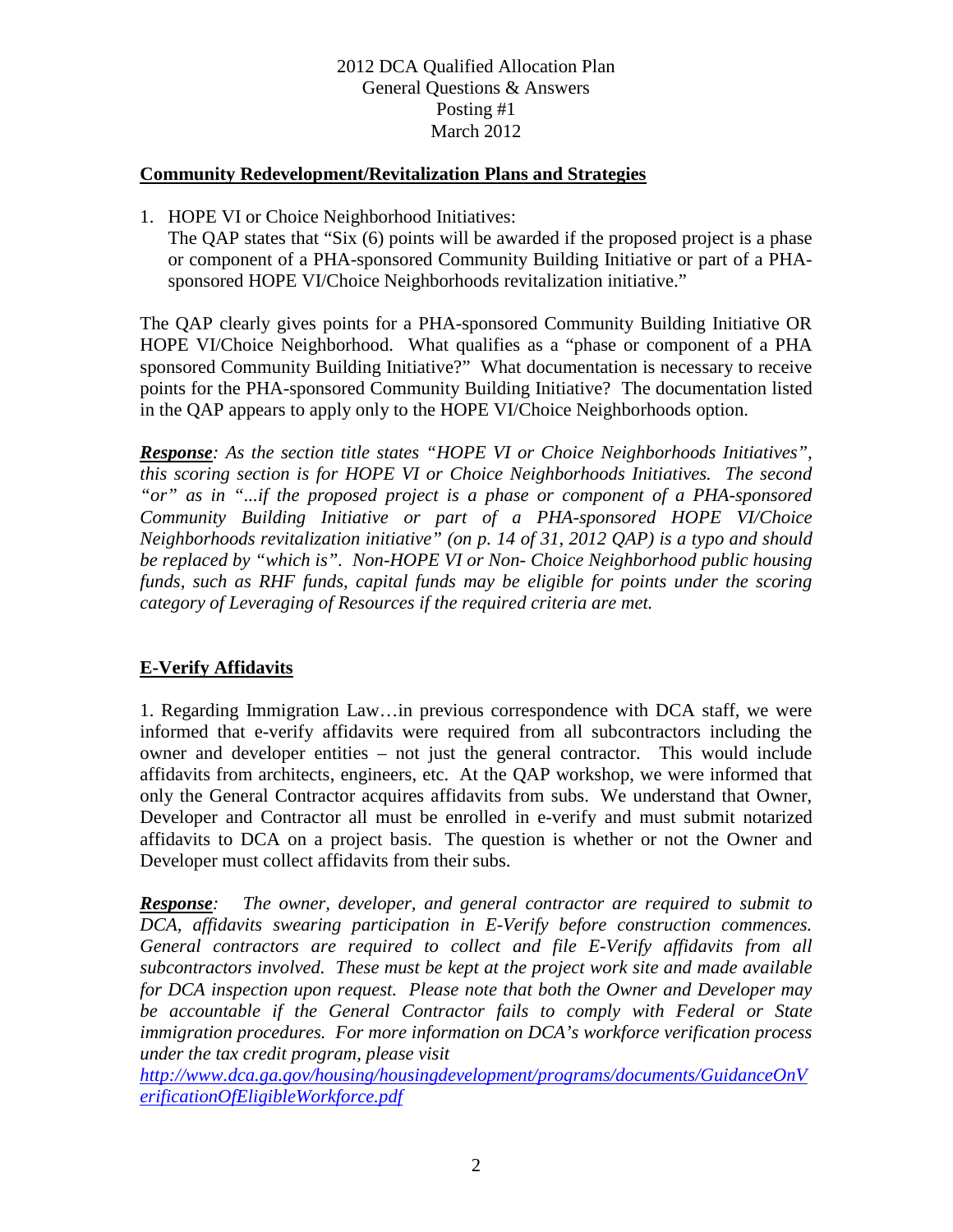#### **Developer Cap**

1. Our company has been partnering with an inexperienced owner for two years. That Owner now wants to submit applications in his own name, however, would still like to have us involved in selecting which of his projects would have the best chance in scoring and to help review and finalize his application. We, of course, would charge a one-time fee for those services. We have not settled on a final amount, however, I would expect the fee to be \$25,000 at a minimum and \$50,000 at a maximum. We also will turn in applications that max out our developer cap. If our developer cap is met, can we still consult with our previous partner in preparing an application for this year and receive the fee?

*Response: The 2012 QAP states " Applicants will be limited to direct or indirect Ownership/Development interest in projects in which the combined total Federal Credit from the 2012 competitive funding round cannot exceed \$1,700,000". The QAP also states that "Any entity or individual that receives all or part of the Developer Fee must be designated as a developer." Developer Fee is the sum of the Developer's overhead and Developer's profit. Though consulting fees are included in the total Developer Fee limitation, it is not a Developer Fee per se. Generally, fees charged for application preparation, depending on the scope of work and fee, may be considered a consulting fee and included as part of the developer fee. However, DCA reserves the right to determine that the fee is not a consulting fee or is a structuring of fee designed to avoid the developer cap. Applicants should provide sufficient information for DCA to make this determination including but not limited to the contract, scope of work, timing of payment and amount of payment.*

2. If a scattered site project is selected by DCA as its demonstration project for the Neighborhood Stabilization provision of the core, will the amount of credits awarded be included in the calculation of the developer cap?

*Response: No. The Neighborhood Stabilization provision of the core is considered to be an extraordinary measure taken by DCA as a result of the current economic challenges. It is not seen as a typical tax credit project. It is seen as an extremely complex, less profitable transaction that is driven by public policy and overwhelming economic challenges experienced in certain areas of Georgia. DCA believes that the implementation of a long term placed based strategy to ameliorate the effects of the foreclosure crises will require an unprecedented amount of time, effort and resources to be expended by the selected developer. It is likely that the project will not follow typical timelines for projects selected in the competitive process. Similar to the Supplemental set aside which is non competitive, the provision is designed to encourage successful developers to invest in the initiative without limiting their ability to continue to seek credits in the competitive round.*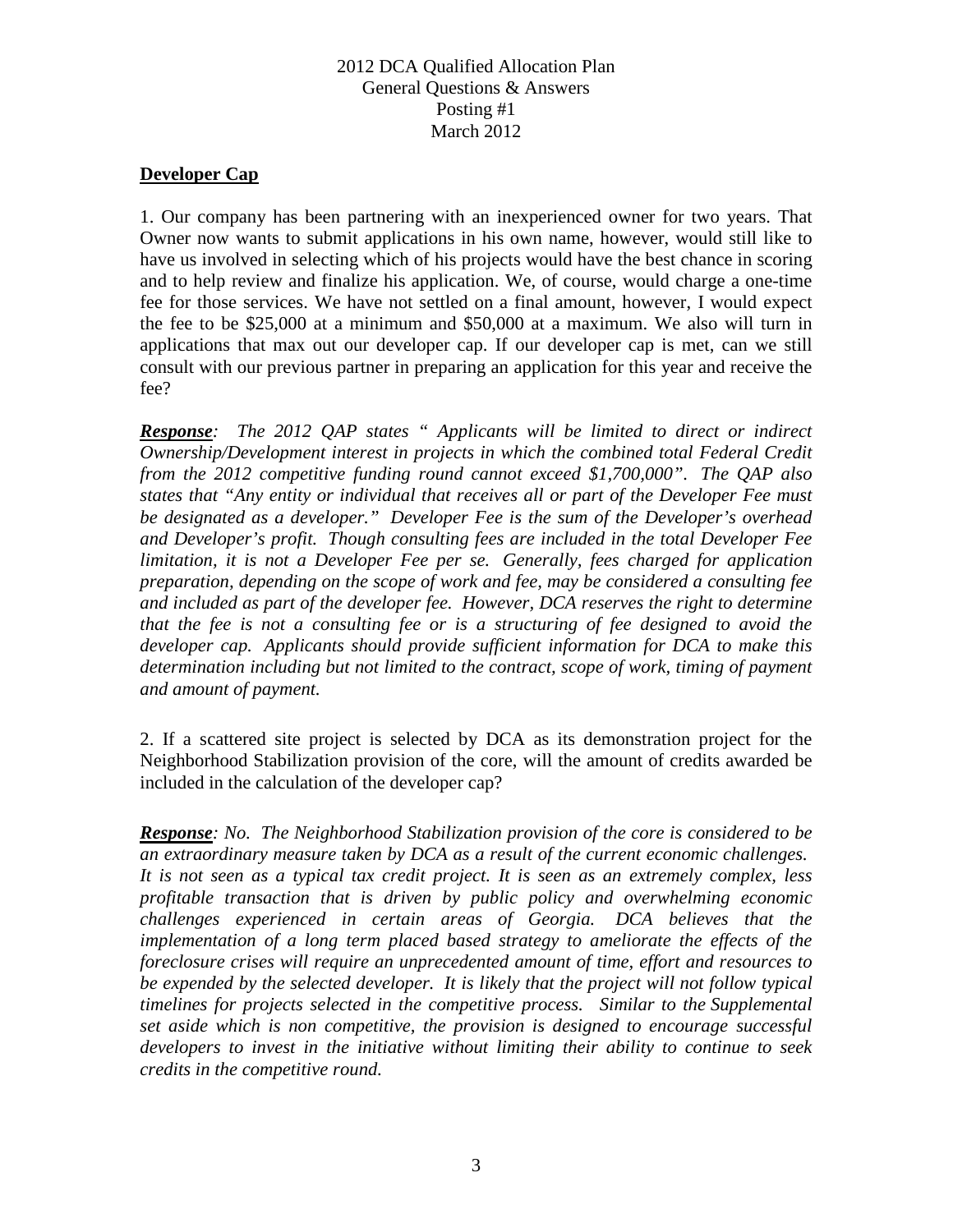#### **HOME Consents**

1. Is there an estimated timeline for when HOME loan requests will be approved so applicants know how to proceed with their deals?

*Response: We anticipate making our determinations by the end of April.*

#### **Leveraging of Resources**

1. Can you please confirm if having completed the Step 2 and received approval from NPS & GA DNR –HPD along with having a commitment letter from an investor to purchase the historic credits that we can use this money as Leveraging of Resources?

*Response: Yes, the equity raised from the historic credits will be considered a qualifying source for purposes of the scoring category of Leveraging of Resources if the following conditions are met:*

- *The Step 2 has received approval from the National Park Service and Part A has received approval from GA SHPO,*
- *The equity from the historic rehab credits must be utilized if the project is selected for funding by DCA, and*
- *The historic rehab equity commitment must meet the applicable requirements specified in Appendix I, Threshold Criteria, Sec. I. Please note that the equity price must be reasonable and DCA reserves the right to adjust such price if it does not reflect the prevailing equity pricing in the market.*

# **Market**

1. We are looking at projects in certain areas. Can you tell me what other DCA funded deals are in those towns and how they are doing? Also can you tell me what kind rents and expenses they are averaging?

*Response: In the coming weeks DCA will post limited project data, including occupancy information, for existing tax credit properties from 1990-2009. DCA will announce the posting through an email blast.*

#### **Preservation**

1. We have a project that was financed by a DCA HOME loan and a DeKalb County HOME loan from 1994 with a LURA in place. The project currently has vacant buildings and we plan to submit for 2012 Tax Credit to demolish and build a new affordable community. As part of the redevelopment we plan to pay off the DCA HOME loan.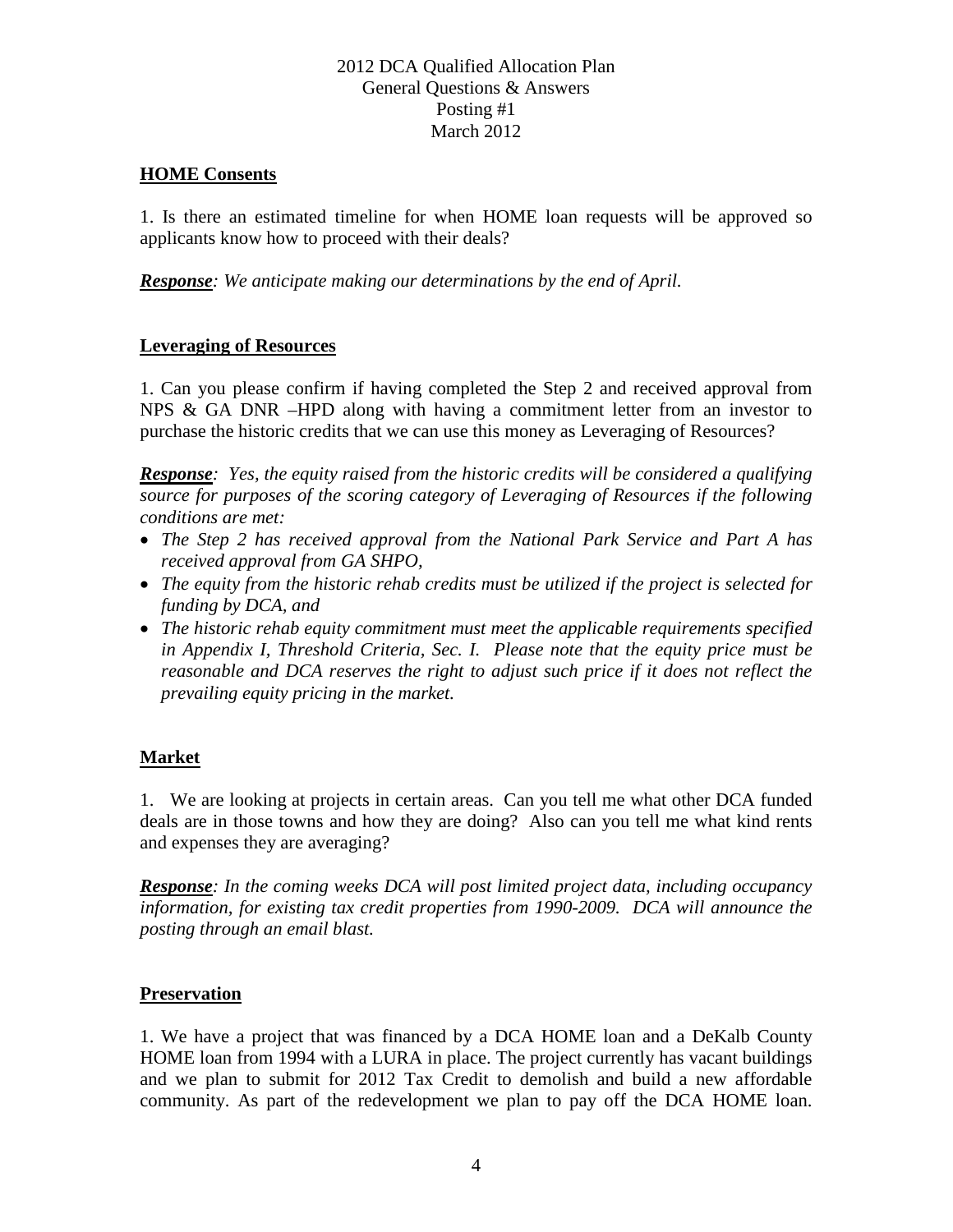Please confirm that this project meets the requirement to apply under the Preservation Set Aside under the 2012 Qualified Allocation Plan and qualifies to request the 6 points under DCA HOME properties that will pay off the existing HOME Loan.

*Response: DCA cannot issue judgments on eligibility for set-asides or for points until a full application is received. However, the 2012 QAP does not prohibit project concepts which involve demolition followed by new construction from being considered for the Preservation Set-Aside. Projects that have a HOME loan are eligible for inclusion in the Preservation set aside under affordable non public housing that has existing funding from HUD. However, the designation that the project is in danger of losing its affordability will need to be obtained from the Participating Jurisdiction that administers the HOME funds in the project.*

2. Projects that received USDA 515 financing were removed as being eligible for the Preservation Set-Aside. If a project with 515 financing is also an expiring tax credit project, is it eligible to claim Preservation Priority Points?

*Response: Yes, if the property with USDA 515 financing is also an expiring tax credit property the applicant may be eligible for "Expiring Tax Credit Properties" points (Scoring, page 30 of 31).*

3. In scoring section XIX Preservation Priority Points, Paragraph B.5. Hard Costs Proportion, will DCA please clarify their definition of "Construction hard costs" as it relates to calculating the hard costs proportion?

Our interpretation is this amount would be the Total Construction Hard Costs (GC contract amount) plus the hard cost contingency since hard cost contingency is spent on change orders and/or upgrades.

*Response: Strictly for the purpose of determining Preservation Priority Points, DCA will not allow construction contingency to be included with construction hard costs. However, construction contingency will still be part of the project's Total Development Costs when DCA makes this calculation.*

In reviewing the eligibility for points under "Section XIX, Preservation Priority Points, B. Add On Priorities b)" - to be eligible for these two points - an application must have PBRA for at least 30% of low-income units for a minimum of five (5) years. What date will the five (5) years be calculated from? Given that a Shelter Plus Care contract is a five-year contract, would a Shelter Plus Care contract originating on January 1, 2012 qualify as having met the requirement for these points?

*Response: Project Based Rental Assistance must be in place for at least 5 years from the application deadline date. Shelter Plus Care assistance that is sponsor based, as opposed to project-based, would not be eligible for these points.*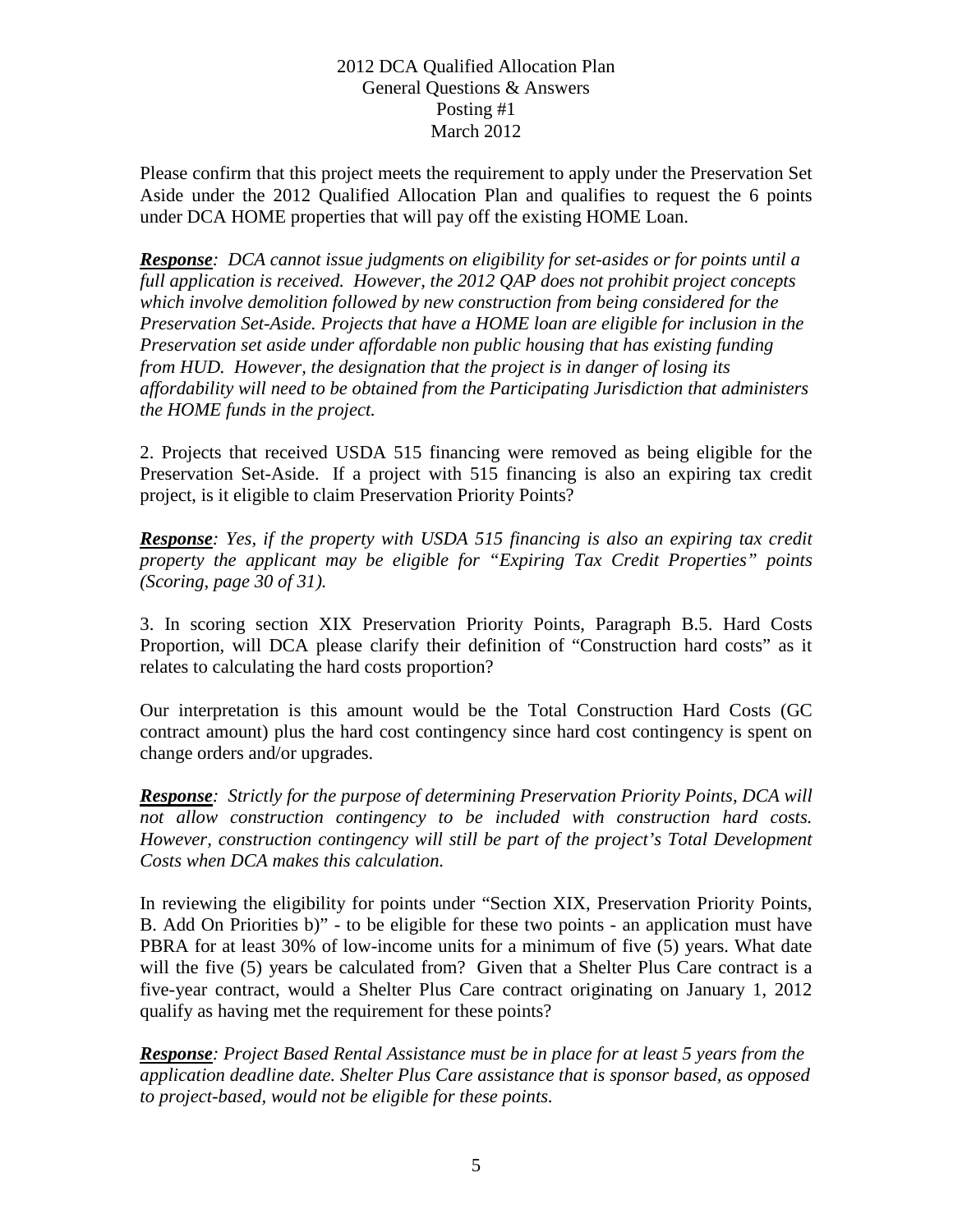### **Site Zoning**

1. If a prospective site must be re-zoned for multi-family housing to be a permitted use, can the city make the successful rezone contingent upon the receipt of tax credits? The city has asked that this be permitted so that the Seller is not stuck with a lower use zoning on a commercial lot if the applicant does not receive funding for the deal to move forward.

*Response: Appropriate zoning must be in place on or before Application Submission (pg 16 of 38). It is incumbent upon the city to make zoning decisions based on current ordinances and / or land use classifications, or approved variances. The determination of permitting a "lower use zoning" is up to the city, and whether or not to apply for that determination is up to the seller and / or the buyer.*

### **Sustainable Communities**

1. Under applications for 2012, if a developer were to take (2) points under the Sustainable Building Certification and choose Item 2 – Enterprise Green Communities, does a direct employee of the project owner need to attend the Southface Green Building for Affordable Housing training course? Maybe the course does not focus wholly on Earthcraft?

*Response: All projects that expect to receive 2 points for Sustainable Buildings, including Enterprise Green Communities, are required to furnish a certificate of participation of a direct employee of the owner in the Green Building for Affordable Housing training offered jointly by Southface and DCA. This class covers all three programs under which an application can certify as Southface provides technical assistance for all 3 programs.*

# 2. **Issue #1**

According to Section VIII, Part A. Stable Communities of the Competitive Scoring Criteria, DCA will award **4 points** to projects that are located in a census tract that meets the following demographics according to the **most recent FFIEC Census Reports**  [\(http://www.ffiec.gov/census/\)](http://www.ffiec.gov/census/). The demographic categories are then listed as a) Less than 10% below Poverty level; b) Designated Middle or Upper Income level; and c) Market study must demonstrate need for affordable housing. However, for certain counties in Georgia, the **most recent FFIEC Census Reports** correspond to census tract names which correspond to year 2000 data maps. According to the most recent publication of U.S. Census Bureau 2010 Census Tract Reference Maps, some census tracts have been divided or sub-divided since 2000. How will DCA address these situations?